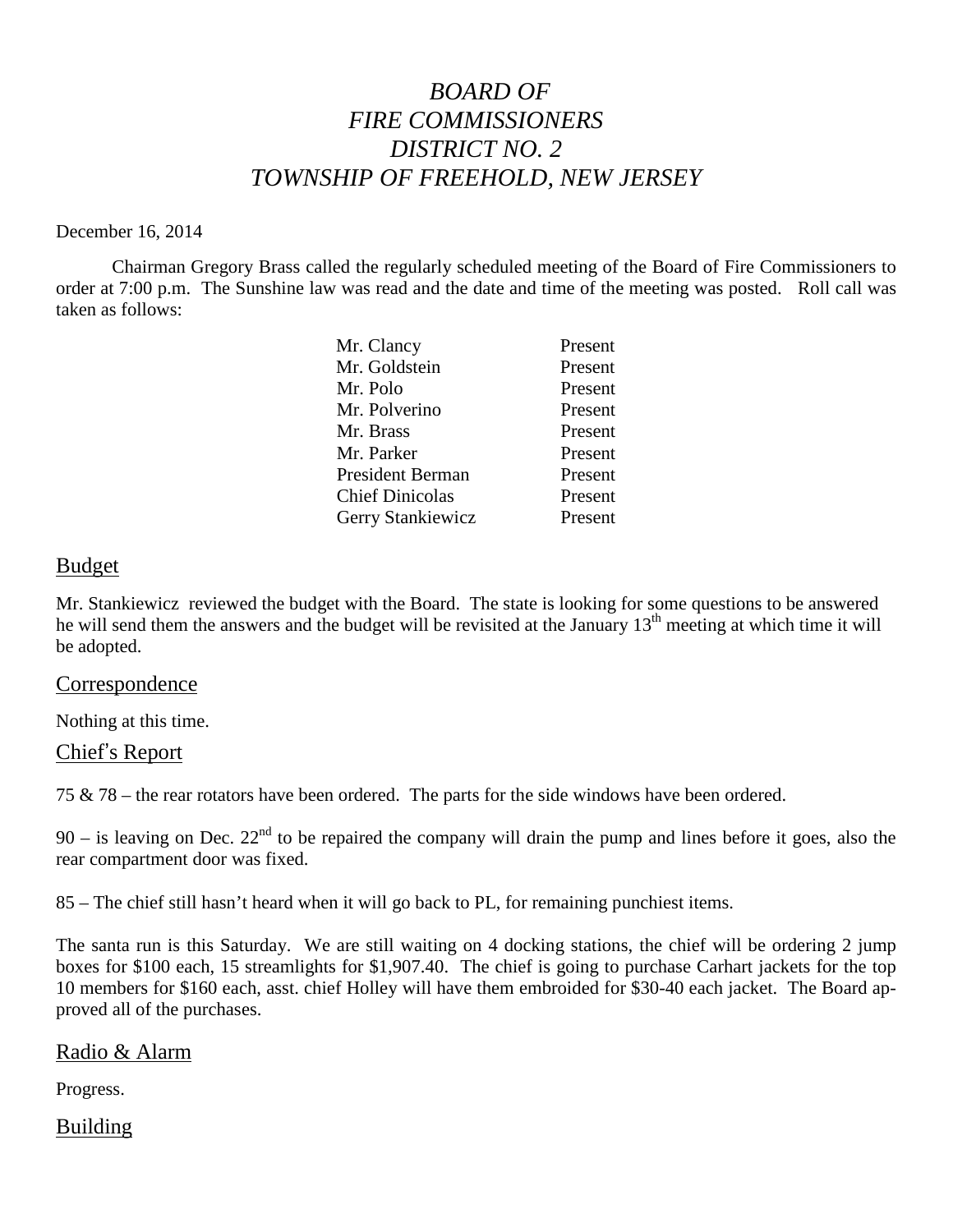## Good.

# **Insurance**

Good.

## **Maintenance**

Good.

# **New Business**

Nothing at this time.

## **Old Business**

Nothing at this time.

# Treasurer's Report

## Freehold Savings Bank

|                  | Checking            | 902.15         |
|------------------|---------------------|----------------|
|                  | <b>Money Market</b> | 648,017.11     |
|                  | CD                  | 626,930.35     |
| Wells Fargo Bank | Checking            | 50.00          |
|                  | Savings             | 50.00          |
| Total assets:    |                     | \$1,275,949.61 |

# December Bills

| 9394 | <b>JCP &amp;L</b>             | 238.88    |
|------|-------------------------------|-----------|
| 9395 | NJ Natural Gas                | 761.21    |
| 9396 | Verizon Wireless              | 776.19    |
| 9397 | Deluxe                        | 156.03    |
| 9398 | Clayton Block                 | 3,582.21  |
| 9399 | Verizon                       | 480.69    |
| 9400 | Cablevision                   | 259.09    |
| 9401 | <b>Staples</b>                | 60.99     |
| 9402 | Buchanan, Ingersol & Rooney   | 518.92    |
| 9403 | E. Freehold Fire Co.          | 25,000.00 |
| 9404 | Dave Goldstein                | 2,000.00  |
| 9405 | Fire & Safety                 | 14,894.15 |
| 9406 | Twp. Of Freehold              | 53.88     |
| 9407 | <b>Batteries Plus</b>         | 248.86    |
| 9408 | <b>Island Tech Services</b>   | 13,456.00 |
| 9409 | <b>Paul Conway Shields</b>    | 301.24    |
| 9410 | <b>US Grounds</b>             | 1,051.59  |
| 9411 | NJ Fire & Equip.              | 2,227.02  |
| 9412 | <b>Ocean Security Systems</b> | 5,454.00  |
| 9413 | <b>Ocean Security Systems</b> | 270.00    |
| 9414 | <b>US Postal Service</b>      | 92.00     |
|      |                               |           |